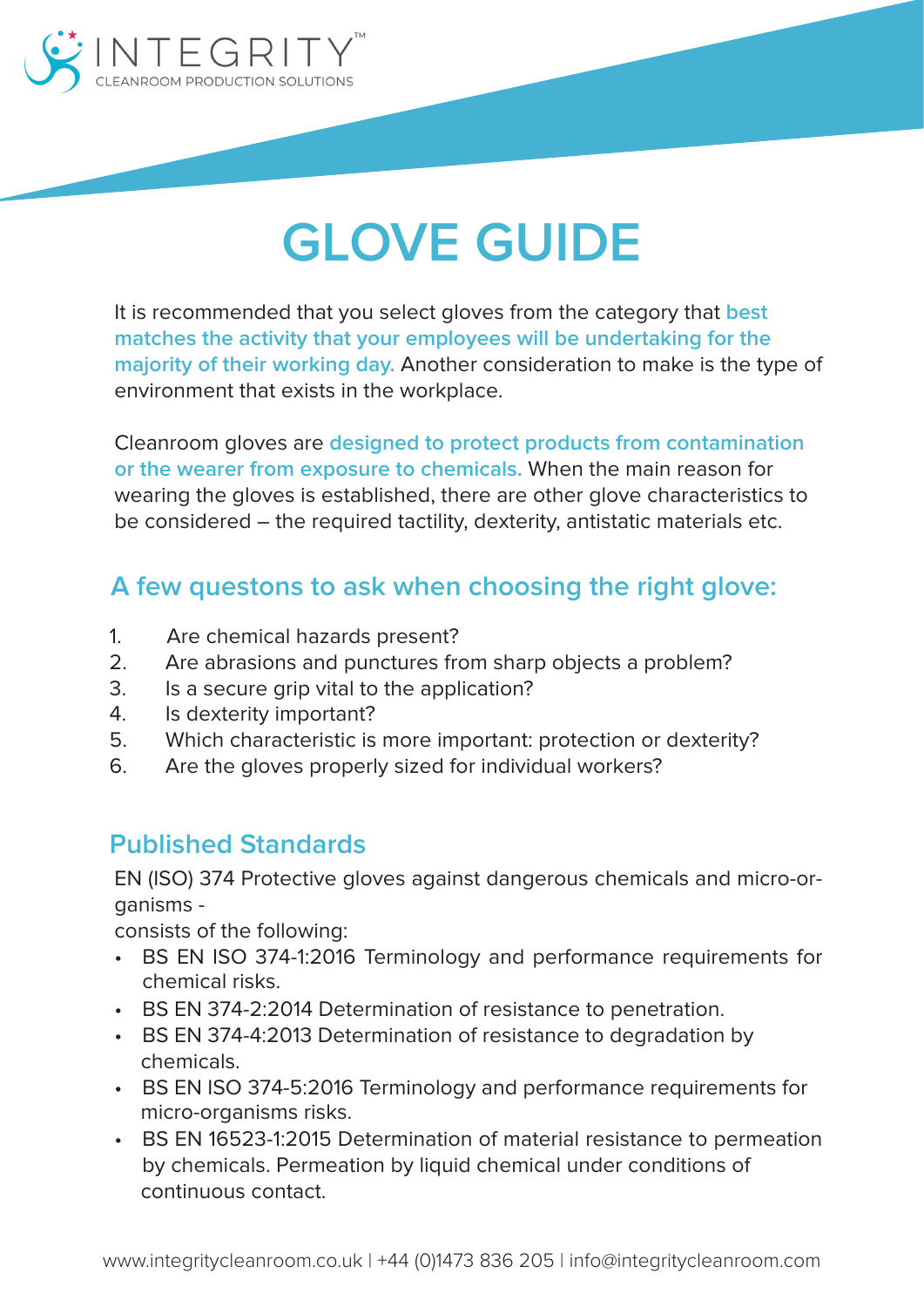

## **LATEX**

Latex gloves are a popular choice for those in **medical or food industries as they offer the most effective protection against body fluids, viruses and bacteria.** They are also **affordable, durable and dexterous.** 

However, they don't offer any real protection against solvents, therefore **if chemical resistance is important, nitrile would be a better choice.**





Nitrile gloves are often referred to as **'medical grade'** and are the **superior glove when it comes to puncture resistance.** Due to their synthetic construction, they can also provide up to **3 times more protection against punctures and tears** compared to latex gloves, as well as being **more flexible and dexterous.** 

Nitrile is similar to latex in feel, fit and durability, but is **more resistant to solvents, chemicals, oils and fats, making them ideal for the chemical industry, laboratories and medical applications.** Nitrile gloves are also a popular choice in automotive applications as they **have the ability to tolerate higher temperatures than latex.**

# VINYL

Vinyl gloves offer **limited protection against chemical or biomedical exposure,** therefore, they are commonly **used in non-hazardous and low-infection environments,** such as the food industry and situations where durability and protection is less of a priority.

However, it's important to note that **while vinyl gloves comply with EC 1935/2004 and European Regulation 10/2011, they should not be used when handling fatty foods**, as the oils can leak out the softening agents into the food, causing the glove to become brittle.